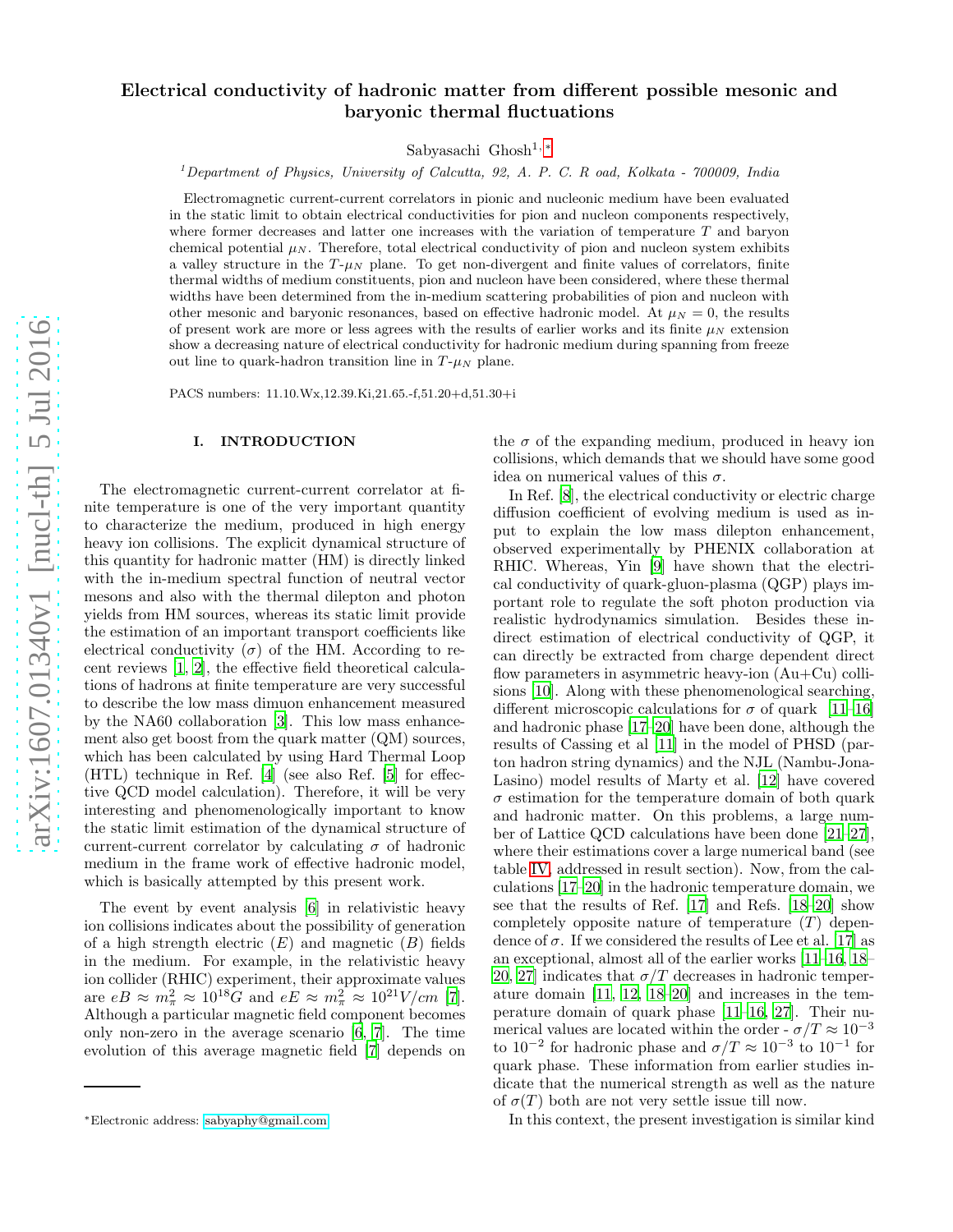of microscopic calculations for  $\sigma$ , which is expected to converge and update our understanding of  $\sigma(T)$ . Considering pion and nucleon as abundant constituents of hadronic matter, we have calculated their electromagnetic current-current correlators at finite temperature, whose static limit give the estimation of  $\sigma$  for the respective components. As an interaction part, the effective hadronic Lagrangian densities have been used to calculate the in-medium scattering probabilities of pion and nucleon with other mesonic and baryonic resonances, present in the hadronic medium. Extending our investigations for finite nucleon or baryon chemical potential  $\mu_N$ , the present results provide the estimation of  $\sigma$  in  $T$ - $\mu$ <sub>N</sub> domain of hadronic matter.

The basic formalism of  $\sigma$  is addressed in the Sec. [II,](#page-1-0) where we will see that the non-divergent values of current-current correlator are mainly regulated by the thermal widths of medium components, which are calculated and briefly described in Sec. [III.](#page-3-0) Calculations of different loop diagrams are classified in three subsections. After it, the numerical discussions have been addressed in the result section (Sec. [IV\)](#page-4-0), which is followed by a summary in Sec. [V.](#page-7-0)

## <span id="page-1-0"></span>II. FORMALISM OF ELECTRICAL **CONDUCTIVITY**

Owing to the famous Kubo formula [\[28,](#page-9-6) [29](#page-9-7)], the electrical conductivity in momentum space can be expressed in terms of spectral density of current current correlator as [\[19\]](#page-9-8)

<span id="page-1-3"></span>
$$
\sigma = \frac{1}{6} \lim_{q_0, \vec{q} \to 0} \frac{A_{\sigma}(q_0, \vec{q})}{q_0} \tag{1}
$$

where  $A_{\sigma}(q_0, \vec{q}) = \int d^4x e^{iq \cdot x} \langle [J_i^{EM}(x), J_{EM}^i(0)] \rangle_{\beta}$  with  $\langle .. \rangle_{\beta}$  denotes the thermodynamical ensemble average.

In real-time thermal field-theory (RTF), any two point function at finite temperature always gives a  $2 \times 2$  matrix structure. Hence, the thermal correlator of electromagnetic current  $(J<sub>\mu</sub><sup>EM</sup>(x))$  will be

<span id="page-1-1"></span>
$$
\Pi^{ab}(q) = i \int d^4x e^{iqx} \langle T_c J^{\text{EM}}_{\mu}(x) J^{\mu}_{\text{EM}}(0) \rangle^{\text{ab}}_{\beta} , \qquad (2)
$$

where  $T_c$  denotes the time ordering with respect to a symmetric contour in the complex time plane. Because of the contour, we get four possible set of two points and Therefore we get  $2 \times 2$  matrix structure of two point function. The superscripts  $a, b (= 1, 2)$  in Eq. [\(2\)](#page-1-1) represent the (thermal) indices of the matrix. Retarded part of correlator  $\Pi^R(q)$  and its corresponding spectral density  $A_{\sigma}(q)$  can be extracted from 11-component  $\Pi^{11}(q)$ by using the relation

<span id="page-1-2"></span>
$$
A_{\sigma}(q) = 2\mathrm{Im}\Pi^{R}(q) = 2\tanh(\frac{\beta q_0}{2})\mathrm{Im}\Pi_{11}(q) . \quad (3)
$$

Using this relation  $(3)$ , the Eq.  $(1)$  can alternatively be expressed as

<span id="page-1-4"></span>
$$
\sigma = \frac{1}{3} \lim_{q_0, \vec{q} \to 0} \frac{\text{Im}\Pi^R(q_0, \vec{q})}{q_0} \n= \frac{1}{3} \lim_{q_0, \vec{q} \to 0} \frac{\tanh(\frac{\beta q_0}{2}) \text{Im}\Pi^{11}(q_0, \vec{q})}{q_0} .
$$
\n(4)

Since pion and nucleon constituents are our matter of interest, so we should focus on their electromagnetic currents:

$$
J_{\pi}^{\mu} = e\phi_{\pi}(\partial^{\mu}\phi_{\pi})
$$
  
and  $J_{N}^{\mu} = e\overline{\psi}_{N}\gamma^{\mu}\psi_{N}$ , (5)

which are electromagnetically coupled with photon via interaction (QED) Lagrangian density

$$
\mathcal{L} = -(J_{\pi}^{\mu} + J_{N}^{\mu})A_{\mu} . \qquad (6)
$$

Since  $(\phi_{\pi^+}, \phi_{\pi^-})$  from pion triplet  $(\phi_{\pi^+}, \phi_{\pi^-}, \phi_{\pi^0})$  and proton  $(\psi_p)$  from nucleon doublet  $(\psi_p, \psi_n)$  have nonzero electric charges, so we have to keep in mind about relevant isospin factors  $I_{\pi}^e = 2$  and  $I_N^e = 1$ , which should be multiplied during our calculations.

To calculate electrical conductivity of pionic  $(\sigma_{\pi})$  and nucleonic  $(\sigma_N)$  medium from their corresponding spectral density or retarded part of correlator via Eq. [\(4\)](#page-1-4), let us start from 11-component of the  $\Pi_{ab}$  matrix. The Wick contraction (see Appendix VIA) of the pion  $(\phi_{\pi})$ and nucleon  $(\psi_N)$  fields give one-loop diagrams of photon self-energy, which are shown in Fig.  $1(a)$  and  $2(a)$ respectively. A general mathematical expression of these diagrams is

<span id="page-1-7"></span>
$$
\Pi^{11}(q) = ie^2 \int \frac{d^4k}{(2\pi)^4} N D^{11}(k) D^{11}(p) , \qquad (7)
$$

where  $D^{11}(k)$  and  $D^{11}(p)$  are the scalar parts of propagators, appeared in RTF for 11-component;  $p = q - k$  for  $\pi\pi$  loop in Fig. [1\(](#page-2-0)a),  $p = q + k$  for NN loop in Fig. [2\(](#page-2-1)a). Multiplication of vertex part and numerator part of two propagators build the term N.

In RTF, a general form of  $D^{11}(k)$  for boson or fermion is

<span id="page-1-5"></span>
$$
D^{11}(k) = \frac{-1}{k_0^2 - \omega_k^2 + i\epsilon} + 2\pi i \epsilon_k F_k(k_0) \delta(k_0^2 - \omega_k^2) ,
$$
  
with  $F_k(k_0) = n_k^+ \theta(k_0) + n_k^- \theta(-k_0)$ , (8)

where  $n_k^{\pm}(\omega_k) = \frac{1}{e^{\beta(\omega_k \mp \mu)} - \epsilon_k}$  are the thermal distribution functions and  $\pm$  sign in the superscript of  $n_k$  stand for particle and anti-particle respectively. Now when we proceed for special cases - pion (boson) or nucleon (fermion) field, we have to put

<span id="page-1-6"></span>
$$
\epsilon_k = +1, \ \mu = \mu_{\pi} = 0
$$
 i.e.  $n_k^+ = n_k^-$ ,  
\n $\omega_k = \omega_k^{\pi} = (\vec{k}^2 + m_{\pi}^2)^{1/2}$  for pion, (9)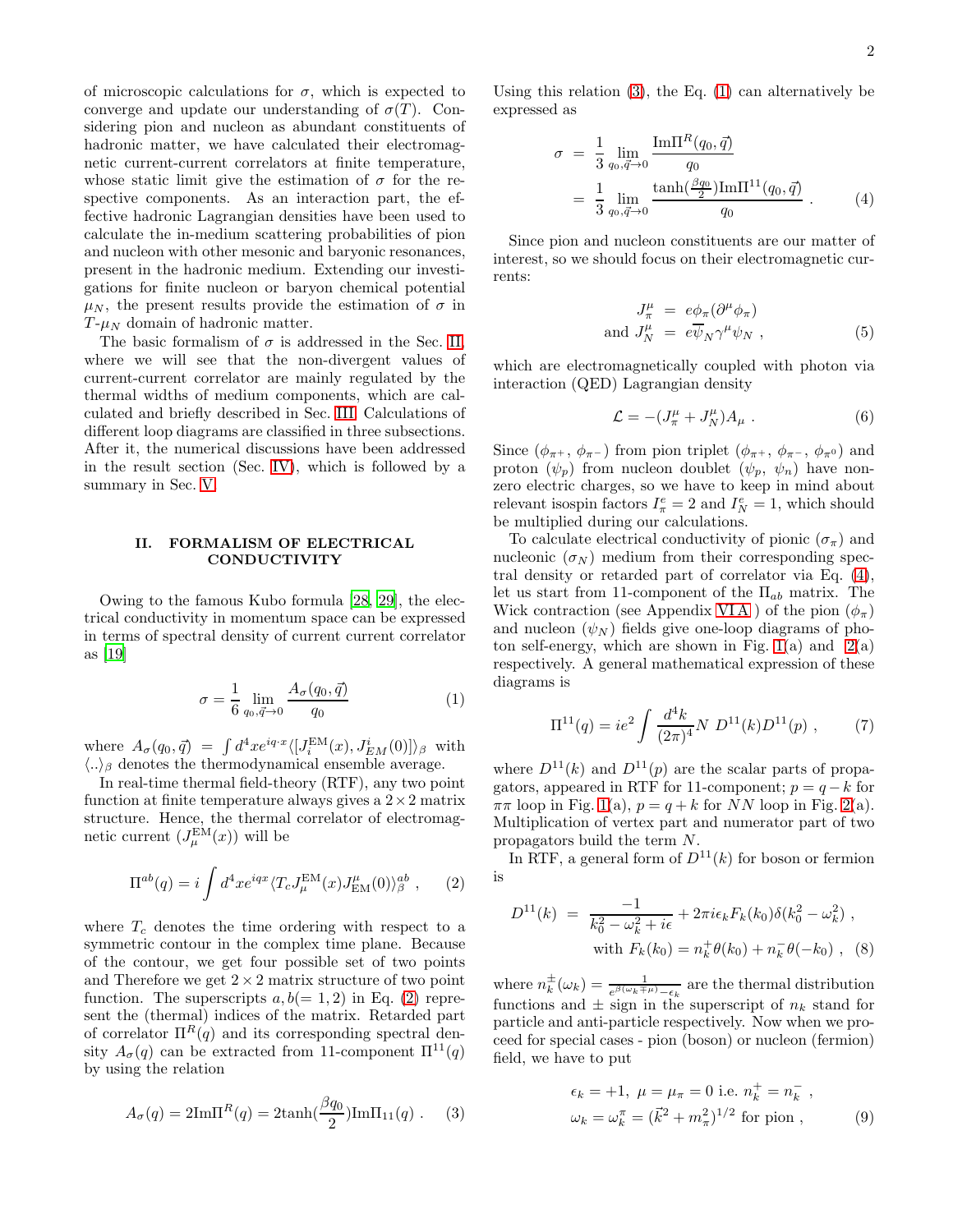

<span id="page-2-0"></span>FIG. 1: The diagram (a) is a schematic one-loop representation of electromagnetic current-current correlator for the medium with pionic constituents. The external photon lines are coupled with double dashed internal lines of pions, which have some finite thermal width. Thermal width of pion can be derived from its self-energy diagrams (b), (c) and (d), where (b) represents pion self-energy for mesonic  $(\pi M)$  loops, whereas diagrams (c) and (d) are direct and cross diagrams of pion self-energy for NB loops.



<span id="page-2-1"></span>FIG. 2: The diagram (a) is a schematic one-loop representation of electromagnetic current-current correlator for the medium with nucleonic constituents. Similar to double dashed lines of pions in Fig. [\(1\)](#page-2-0), here double solid lines of nucleon indicates that they have finite thermal width, which can be obtained from the nucleon self-energy diagram (b) for  $\pi B$  loops.

<span id="page-2-2"></span>
$$
\epsilon_k = -1, \ \mu = \mu_N \text{ (nucleon chemical potential)},
$$
  

$$
\omega_k = \omega_k^N = (\vec{k}^2 + m_N^2)^{1/2} \text{ for nucleon } . \tag{10}
$$

However, for time being we will will continue our calculation with the general form of  $D^{11}$  from Eq. [\(8\)](#page-1-5) and at latter stage, we will put these conditions [\(9\)](#page-1-6) and [\(10\)](#page-2-2) in the general expression.

After using [\(8\)](#page-1-5) in Eq. [\(7\)](#page-1-7), if we do its  $k_0$  integration and put it in Eq. [\(4\)](#page-1-4), then we will get spectral density of electromagnetic current-current correlator [\[30\]](#page-9-9):

<span id="page-2-3"></span>
$$
A_{\sigma}(q) = e^2 \int \frac{d^3k}{(2\pi)^3} \frac{(-\pi)N}{4\omega_k \omega_p} [C_1 \delta(q_0 - \omega_k - \omega_p) + C_2 \delta(q_0 - \omega_k + \omega_p) + C_3 \delta(q_0 + \omega_k - \omega_p) + C_4 \delta(q_0 + \omega_k + \omega_p)], \qquad (11)
$$

where  $\omega_p = \omega_p^{\pi} = \{(\vec{q} - \vec{k})^2 + m_{\pi}^2\}^{1/2}$  for pion field,  $\omega_p = \omega_p^N = \{ (\vec{q} + \vec{k})^2 + m_N^2 \}^{1/2}$  for nucleon field. Here N are space component of  $N(q, k_0 = \pm \omega_k, \vec{k})$  (see Appendix

[VI A\)](#page-7-1):

<span id="page-2-5"></span>
$$
N = (-4)\{-\vec{k}\cdot\vec{q} + \vec{k}^2\} \text{ for } \pi\pi \text{ loop}, \qquad (12)
$$

and

<span id="page-2-6"></span>
$$
N = (-8)\{\vec{k}\cdot\vec{q} + \vec{k}^{2}\} + 4\vec{k}\cdot\vec{q} \text{ for } NN \text{ loop}. (13)
$$

The statistical probabilities, attached with four different delta functions, are

$$
C_1 = 1 + n_k^+(\omega_k) + n_p^+(q_0 - \omega_k) ,
$$
  
\n
$$
C_2 = -n_k^+(\omega_k) + n_p^-(q_0 + \omega_k) ,
$$
  
\n
$$
C_3 = n_k^-(\omega_k) - n_p^+(q_0 + \omega_k) ,
$$
  
\n
$$
C_4 = -1 - n_k^-(\omega_k) - n_p^-(-q_0 - \omega_k) , \text{ for } \pi\pi \text{ loop } ;
$$
\n(14)

and

$$
C_1 = -1 + n_k^- (\omega_k) + n_p^+ (q_0 + \omega_k) ,
$$
  
\n
$$
C_2 = -n_k^- (\omega_k) + n_p^- (-q_0 + \omega_k) ,
$$
  
\n
$$
C_3 = n_k^+ (\omega_k) - n_p^+ (q_0 + \omega_k) ,
$$
  
\n
$$
C_4 = 1 - n_k^+ (\omega_k) - n_p^- (-q_0 - \omega_k) , \text{ for } NN \text{ loop} .
$$
\n(15)

Four different delta functions are responsible for creating four different regions of branch cuts in  $q_0$ -axis, where  $A_{\sigma}(q_0, \vec{q})$  or  ${\rm Im}\Pi^R(q_0, \vec{q})$  becomes non-zero. These regions are

$$
q_0 = -\infty \quad \text{to} \quad -\{\bar{q}^2 + 4m_{\pi,N}^2\}^{1/2} : \text{ unitary cut },
$$
  
=  $-\left|\bar{q}\right|$  to  $0$   
=  $0$  to  $|\bar{q}|$  }: Landau cut ,  
=  $\{\bar{q}^2 + 4m_{\pi,N}^2\}^{1/2}$  to  $\infty$  : unitary cut. (16)

Since electrical conductivity  $\sigma$  is the limiting value of  $A_{\sigma}(q_0, \vec{q})$  or Im $\Pi^R(q_0, \vec{q})$  at  $q_0, \vec{q} \to 0$ , therefore we should focus on Landau cuts only. Hence, using the Landau part of Eq.  $(11)$  in Eq.  $(1)$ , we have

<span id="page-2-4"></span>
$$
\sigma = \frac{e^2}{3} \lim_{q_0, \vec{q} \to 0} \frac{1}{q_0} \int \frac{d^3k}{(2\pi)^3} \frac{(-\pi)N}{4\omega_k \omega_p} \{C_2 \delta(q_0 - \omega_k + \omega_p) + C_3 \delta(q_0 + \omega_k - \omega_p) \}
$$
  
= 
$$
\frac{e^2}{3} \lim_{q_0, \vec{q} \to 0} \text{Im} \left[ \int \frac{d^3k}{(2\pi)^3} \frac{N}{4\omega_k \omega_p} \lim_{\Gamma \to 0} \right]
$$
  

$$
\left\{ \frac{C_2/q_0}{(q_0 - \omega_k + \omega_p) + i\Gamma} + \frac{C_3/q_0}{(q_0 + \omega_k - \omega_p) + i\Gamma} \right\} \right].
$$
 (17)

We will take finite value of  $\Gamma$  in our further calculations to get a non-divergent values of  $\sigma$ . In Kubo approach, this traditional technique is widely used to calculate different transport coefficients like shear viscosity [\[19,](#page-9-8) [30\]](#page-9-9), electrical conductivity [\[18](#page-9-5)]. In this respect, this formalism is very much close to quasi particle approximation. The Γ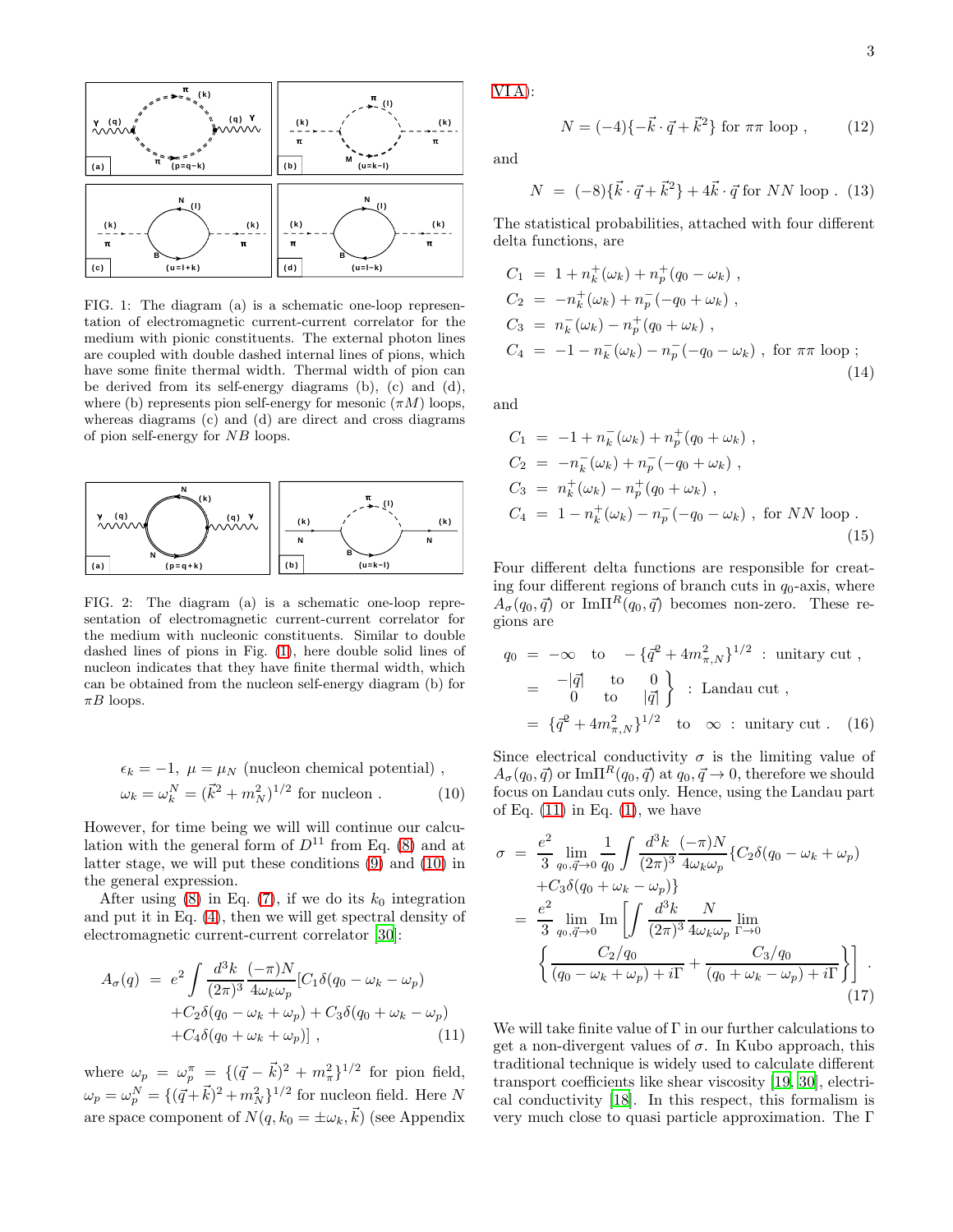of medium constituents is basically their thermal width, which is physically related with the probabilities of different in-medium scattering. Inverse of Γ measures the relaxation time  $\tau$ , which is the average time of medium constituents to reach their equilibrium conditions.

Next, applying the L'Hospital's rule in the Eq. [\(17\)](#page-2-4) (see Appendix [VI B\)](#page-8-12), we get a generalized expression of electrical conductivity for bosonic  $(\phi_{\pi})$  or fermionic  $(\psi_N)$ field:

<span id="page-3-4"></span>
$$
\sigma = \frac{\beta e^2}{3} \int \frac{d^3k}{(2\pi)^3} \frac{(-N^0)}{4\omega_k^2 \Gamma} [n_k^-(1 + \epsilon_k n_k^-) + n_k^+(1 + \epsilon_k n_k^+)],
$$
\n(18)

where

<span id="page-3-1"></span>
$$
N^{0} = \lim_{q_0, \vec{q} \to 0} N(k_0 = \pm \omega_k, \vec{k}, q) .
$$
 (19)

Depending upon the sign of  $\epsilon_k$ , the statistical probability becomes Bose enhanced  $(\epsilon_k = +1$  for bosonic field) or Pauli blocked ( $\epsilon_k = -1$  for fermionic field) probability. Following the definition of  $N^0$  in Eq. [\(19\)](#page-3-1), Eqs. [\(12\)](#page-2-5) and [\(13\)](#page-2-6) can be simplified as

<span id="page-3-2"></span>
$$
N^0 = -I^e_\pi (4\vec{k}^2) \quad \text{for } \pi\pi \text{ loop }, \tag{20}
$$

and

<span id="page-3-3"></span>
$$
N^0 = -I_N^e (8\vec{k}^2) \quad \text{for } NN \text{ loop}. \tag{21}
$$

Using the above Eqs.  $(20)$  and  $(21)$  in Eq.  $(18)$  as well as their relevant parameters from Eq.  $(9)$  and  $(10)$ , we get the electrical conductivity of the pionic and nucleonic medium:

<span id="page-3-5"></span>
$$
\sigma_{\pi} = \frac{\beta e^2}{3} \int_0^{\infty} \frac{d^3 \vec{k}}{(2\pi)^3} \frac{\vec{k}^2}{\omega_k^{\pi^2} \Gamma_{\pi}} n_k(\omega_k^{\pi}) \{1 + n_k(\omega_k^{\pi})\} \quad (22)
$$

and

$$
\sigma_N = \frac{2\beta e^2}{3} \int_0^\infty \frac{d^3 \vec{k}}{(2\pi)^3} \frac{\vec{k}^2}{\omega_k^{N^2} \Gamma_N} [n_k^+(\omega_k^N) \{1 - n_k^+(\omega_k^N)\} + n_k^-(\omega_k^N) \{1 - n_k^-(\omega_k^N)\}].
$$
\n(23)

Hence, adding the pionic and nucleonic components, we get the total electrical conductivity

$$
\sigma_{\rm T} = \sigma_{\pi} + \sigma_N \ . \tag{24}
$$

#### <span id="page-3-0"></span>III. THERMAL WIDTH

Let us come to the thermal widths of pion  $(\Gamma_{\pi})$  and nucleon  $(\Gamma_N)$ . Pion thermal width can be obtained from the imaginary part of pion self-energy for different mesonic and baryonic fluctuations. Fig. [1\(](#page-2-0)b) represents pion selfenergy diagram for  $\pi M$  (mesonic) loops -  $\Pi_{\pi(\pi M)}^R$ , where  $M = \sigma$ ,  $\rho$ . Here subscript in  $\Pi_{\pi(\pi M)}^R$  stands for the external (outside the bracket) and internal (inside the bracket)

particles for the diagram [1\(](#page-2-0)b). This notation will be followed by latter diagrams also. Now, pion self-energy for different baryonic loops  $(\Pi_{\pi(NB)}^R)$  can have two possible diagrams as shown in Fig.  $1(c)$  and  $(d)$ . Here internal lines  $NB$  stand for nucleon  $(N)$  and baryon  $(B)$  respectively, where different 4-star spin 1/2 and 3/2 baryons are taken in our calculations. Adding all those mesonic and baryonic loops, we get total thermal width of pion  $\Gamma_{\pi}$ , which can be expressed as

<span id="page-3-6"></span>
$$
\Gamma_{\pi} = \sum_{M} \Gamma_{\pi(\pi M)} + \sum_{B} \Gamma_{\pi(NB)}
$$

$$
= -\sum_{M} \text{Im}\Pi_{\pi(\pi M)}^{R}(k_0 = \omega_k^{\pi}, \vec{k})/m_{\pi}
$$

$$
- \sum_{B} \text{Im}\Pi_{\pi(NB)}^{R}(k_0 = \omega_k^{\pi}, \vec{k})/m_{\pi}. \quad (25)
$$

Similarly, nucleon self-energy is shown in Fig. [2\(](#page-2-1)b) and it has been denoted as  $\Sigma_{N(\pi B)}^R$ , where in internal lines, we have taken all those spin  $1/2$  and  $3/2$  baryons  $(B)$ as taken in pion self-energy for baryonic loops. Hence, summing these all  $\pi B$  loops, we can express our nucleon thermal width as

$$
\Gamma_N = \sum_B \Gamma_{N(\pi B)} = -\sum_B \text{Im}\Sigma^R_{N(\pi B)}(k_0 = \omega^N_k, \vec{k}) \ . \tag{26}
$$

Next we discuss briefly the calculations of thermal widths from different one-loop self-energy graphs as shown in Fig.  $(1)$  and  $(2)$ .

#### A. Pion thermal width for different mesonic loops

To calculate the mesonic loop contribution of pionic thermal width  $\Gamma_{\pi(\pi M)}$ , the pion self-energy for  $\pi M$  loops, where M stands for  $\sigma$  and  $\rho$  mesons, have been evaluated and it is expressed as [\[31\]](#page-9-10)

$$
\Gamma_{\pi(\pi M)} = \text{Im}\Pi_{\pi(\pi M)}^R (k_0 = \omega_k^{\pi}, \vec{k})/m_{\pi}
$$
\n
$$
= \frac{1}{m_{\pi}} \int \frac{d^3 \vec{l}}{32\pi^2 \omega_l^{\pi} \omega_u^M}
$$
\n
$$
L(l_0 = -\omega_l^{\pi}, \vec{l}, k_0 = \omega_k^{\pi}, \vec{k}) \{n(\omega_l^{\pi})
$$
\n
$$
-n(\omega_u^M)\} \delta(\omega_k^{\pi} + \omega_l^{\pi} - \omega_u^M), \qquad (27)
$$

where  $n(\omega_i^{\pi})$ ,  $n(\omega_u^M)$  are BE distribution functions of π, M mesons with energies  $ω_l^{\pi} = (l^2 + m_{\pi}^2)^{1/2}$  and  $\omega_u^M = (|\vec{k}-\vec{l}|^2 + m_M^2)^{1/2}$  respectively. The vertex factors  $L(k, l)$  [\[31\]](#page-9-10) have been obtained from the effective Lagrangian density,

$$
\mathcal{L} = g_{\rho} \, \vec{\rho}_{\mu} \cdot \vec{\pi} \times \partial^{\mu} \vec{\pi} + \frac{g_{\sigma}}{2} m_{\sigma} \vec{\pi} \cdot \vec{\pi} \, \sigma \; . \tag{28}
$$

## B. Pion thermal width for different baryonic loops

Along with the mesonic fluctuations, different baryon fluctuations may provide some contributions in pion ther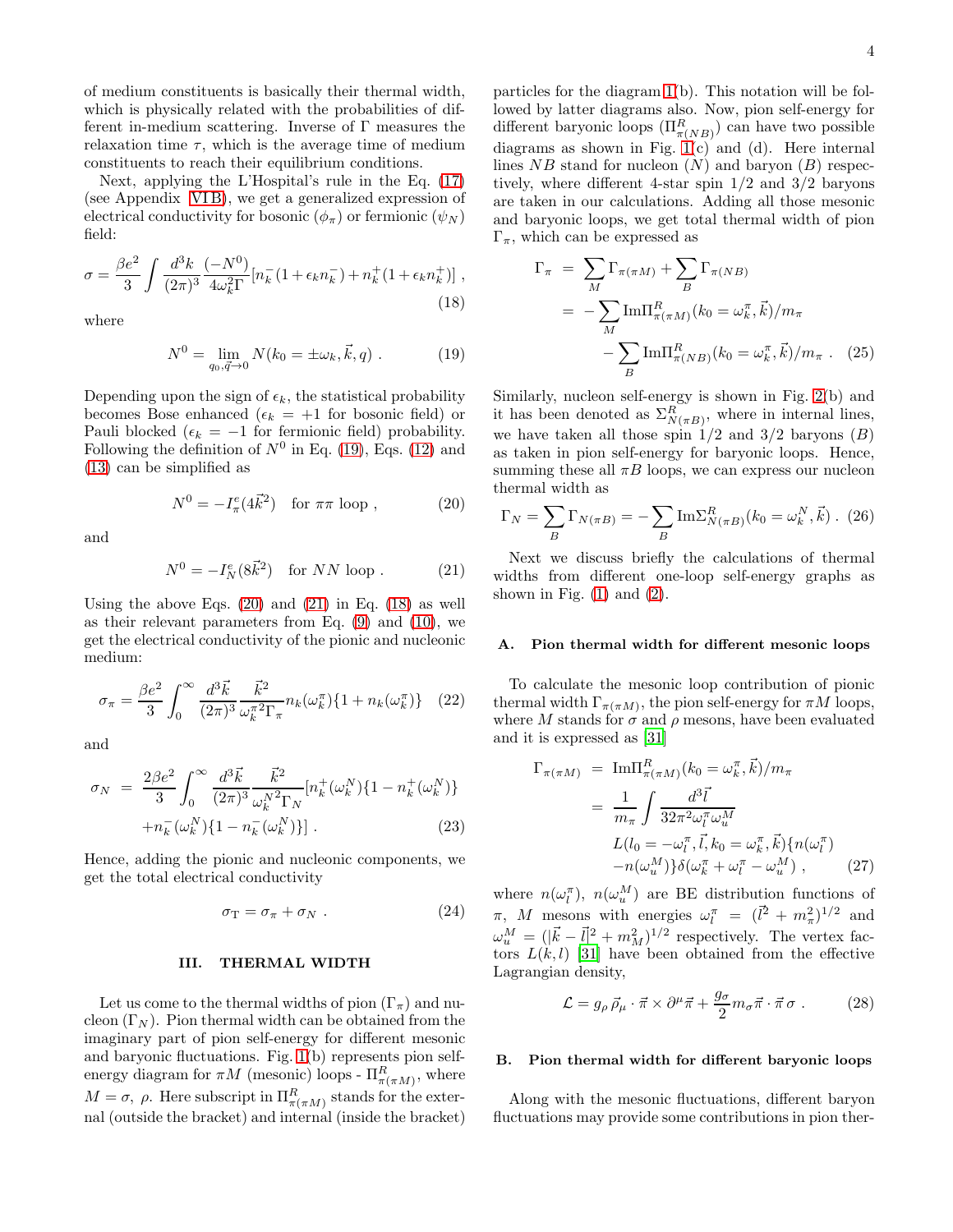mal width. This component can be derived from pion self-energy for different NB loops, where  $B = N(940)$ ,  $\Delta(1232)$ ,  $N^*(1440)$ ,  $N^*(1520)$ ,  $N^*(1535)$ ,  $\Delta^*(1600)$ ,  $\Delta^*(1620)$ ,  $N^*(1650)$ ,  $\Delta^*(1700)$ ,  $N^*(1700)$ ,  $N^*(1710)$ ,  $N*(1720)$  are taken [\[32,](#page-9-11) [33\]](#page-9-12). The masses of all the 4star baryon resonances (in MeV) are presented inside the brackets. The direct and cross diagrams of pion selfenergy for  $NB$  loops are shown in Fig. [1\(](#page-2-0)c) and (d). Adding the relevant Landau cut contributions of both diagrams (c) and (d), the total thermal width of pion for any NB loop is given by [\[32,](#page-9-11) [33\]](#page-9-12)

$$
\Gamma_{\pi(NB)} = \text{Im}\Pi_{\pi(NB)}^{R}(k_{0} = \omega_{k}^{\pi}, \vec{k})/m_{\pi}
$$
\n
$$
= \frac{1}{m_{\pi}} \int \frac{d^{3}\vec{l}}{32\pi^{2}\omega_{l}^{N}\omega_{u}^{B}}
$$
\n
$$
[L(l_{0} = \omega_{l}^{N}, \vec{l}, k_{0} = \omega_{k}^{\pi}, \vec{k})\{n_{l}^{+}(\omega_{l}^{N})
$$
\n
$$
-n_{u}^{+}(\omega_{u}^{B})\}\delta(\omega_{k}^{\pi} - \omega_{l}^{N} + \omega_{u}^{B})
$$
\n
$$
+L(l_{0} = -\omega_{l}^{N}, \vec{l}, k_{0} = \omega_{k}^{\pi}, \vec{k})\{-n_{l}^{-}(\omega_{l}^{N})
$$
\n
$$
+n_{u}^{-}(\omega_{u}^{B})\}\delta(\omega_{k}^{\pi} + \omega_{l}^{N} - \omega_{u}^{B})], \qquad (29)
$$

where  $n^{\pm}(\omega_l^N)$ ,  $n^{\pm}(\omega_u^B)$  are FD distribution functions of  $N, B$  ( $\pm$  for particle and anti-particle) with energies  $\omega_l^N = (l^2 + m_N^2)^{1/2}$  and  $\omega_u^B = (|\pm \vec{k} + \vec{l}|^2 + m_B^2)^{1/2}$  ( $\pm$ for two different diagrams) respectively.

With the help of the effective Lagrangian densities [\[34\]](#page-9-13),

<span id="page-4-1"></span>
$$
\mathcal{L} = \frac{f}{m_{\pi}} \overline{\psi}_{B} \gamma^{\mu} \left\{ \begin{array}{c} i\gamma^{5} \\ \mathbb{1} \end{array} \right\} \psi_{N} \partial_{\mu} \pi + \text{h.c. for } J_{B}^{P} = \frac{1}{2}^{\pm},
$$
  

$$
\mathcal{L} = \frac{f}{m_{\pi}} \overline{\psi}_{B}^{\mu} \left\{ \begin{array}{c} \mathbb{1} \\ i\gamma^{5} \end{array} \right\} \psi_{N} \partial_{\mu} \pi + \text{h.c. for } J_{B}^{P} = \frac{3}{2}^{\pm},
$$
(30)

the vertex factors  $L(k, l)$  [\[32,](#page-9-11) [33\]](#page-9-12) can be found.

## C. Nucleon thermal width

The nucleonic thermal width has been calculated from nucleon self-energy for different possible  $\pi B$  loops, where B stands for all the baryons as taken in pion self-energy for baryonic loops. Evaluating the loop diagram, shown in Fig. [2\(](#page-2-1)b), we get [\[35](#page-9-14), [36\]](#page-9-15)

$$
\Gamma_{N(\pi B)} = -\sum_{B} \text{Im} \Sigma_{N(\pi B)}^{R}(k_0 = \omega_k^N, \vec{k})
$$

$$
= \int \frac{d^3 \vec{l}}{32\pi^2 \omega_l^{\pi} \omega_u^B}
$$

$$
L(l_0 = -\omega_l^{\pi}, \vec{l}, k_0 = \omega_k^N, \vec{k}) \{n(\omega_l^{\pi})
$$

$$
+ n^+(\omega_u^B) \delta(\omega_k^N + \omega_l^{\pi} - \omega_u^B)
$$
(31)

where  $n(\omega_i^{\pi})$  and  $n^+(\omega_i^B)$  are BE and FD distribution functions for  $\pi$  and B with energies  $\omega_l^{\pi} = (\vec{l}^2 + m_{\pi}^2)^{1/2}$ and  $\omega_u^B = (|\vec{k}-\vec{l}|^2 + m_B^2)^{1/2}$  respectively.

The vertex factors  $L(k, l)$  [\[35](#page-9-14), [36\]](#page-9-15) can be deduced by using the  $\pi NB$  interaction Lagrangian densities from Eq. [\(30\)](#page-4-1).



<span id="page-4-2"></span>FIG. 3: Temperature dependence of electrical conductivity pionic medium due to its different mesonic fluctuations -  $\pi\sigma$ (dotted line),  $\pi \rho$  (dashed line) loops and their total (solid line). With and without folding effect of resonances  $M = \sigma, \rho$ are taken in upper and lower panels respectively.



<span id="page-4-3"></span>FIG. 4: Effect of baryonic fluctuations  $(N\Delta \log)$ : dashed line, NB loops : solid line) after adding with mesonic fluctuations ( $\pi M$  loops : dotted line) of pion on  $\sigma_{\pi}(T)$  at  $\mu_N = 0$ (a) and  $\mu_N = 0.300 \text{ GeV (b)}$ .

## <span id="page-4-0"></span>IV. RESULTS AND DISCUSSION

Using the  $\Gamma_{\pi(\pi\sigma)}(\vec{k},T)$ ,  $\Gamma_{\pi(\pi\rho)}(\vec{k},T)$  and their total in the integrand of Eq. [\(22\)](#page-3-5), the dotted, dashed and solid lines of Fig. [\(3\)](#page-4-2) are generated, where folding [\[31](#page-9-10)] by vacuum spectral functions of resonances  $\sigma$  and  $\rho$  are considered in panel (a) but not in panel (b). Like the results of shear viscosity in the earlier work [\[31\]](#page-9-10),  $\sigma$  and  $\rho$  resonances play dominant role in the electrical conductivity at low  $(T < 0.100 \text{ GeV})$  and high  $(T > 0.100 \text{ GeV})$  temperature domain respectively. We get  $\sigma_{\pi}(T)$  as a decreasing function in low and high temperature both, although a mild increasing function of shear viscosity  $\eta_{\pi}(T)$  has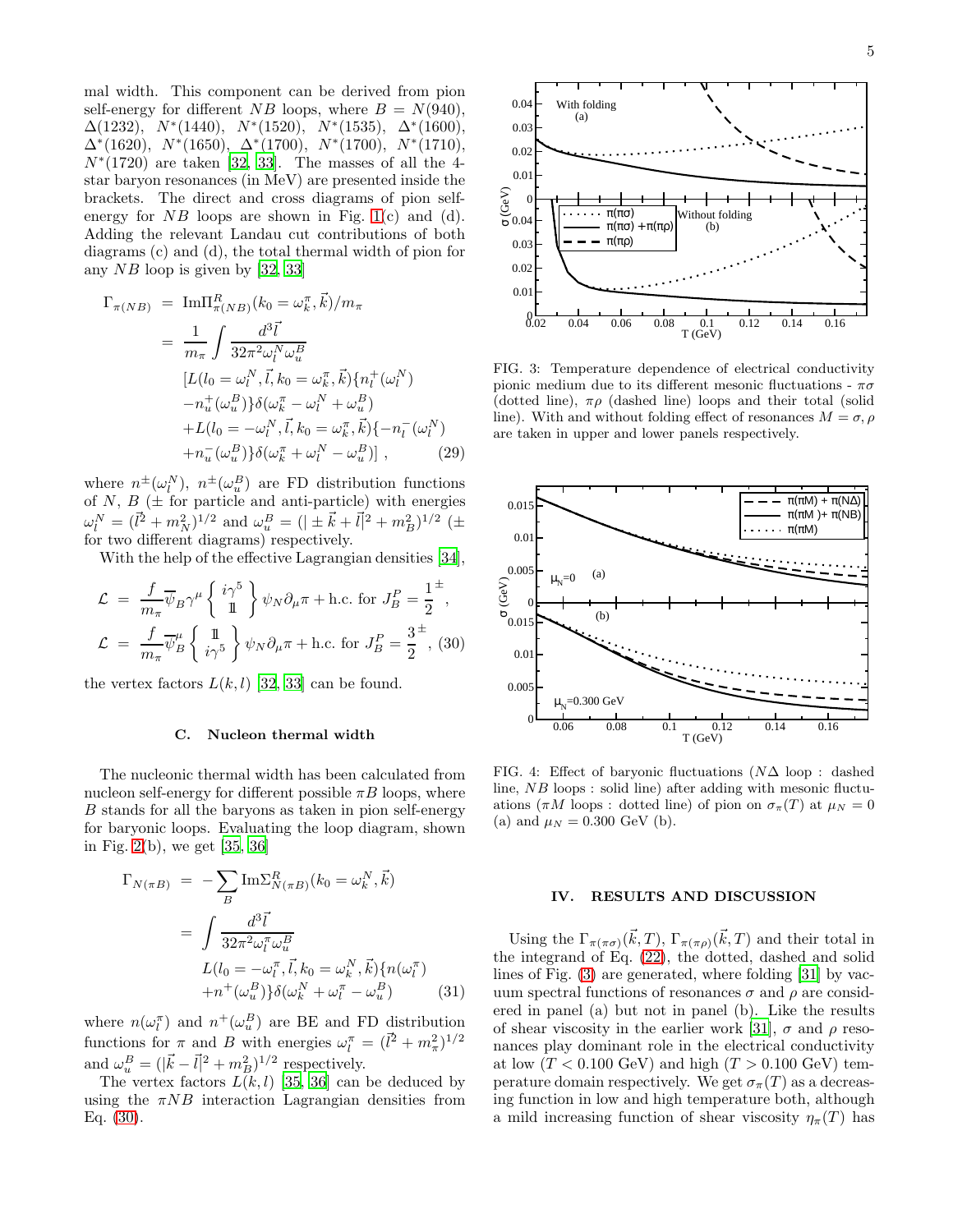

FIG. 5: Same as Fig. [\(4\)](#page-4-3) for  $\sigma_{\pi}(\mu_N)$  at  $T = 0.120$  GeV (a) and  $T = 0.150 \text{ GeV (b)}$ .



<span id="page-5-0"></span>FIG. 6: Temperature dependence of electrical conductivity for pion (dotted line), nucleon (dashed line) components and their total (solid line) at  $\mu_N = 0.500$  GeV (a) and  $\mu_N = 0.300$ GeV.

been observed in Ref. [\[31\]](#page-9-10) at high temperature domain of hadronic matter  $(0.100 \text{ GeV} < T < 0.175 \text{ GeV})$ . The mathematical origin for this differences in the nature of  $\sigma_{\pi}(T)$  and  $\eta_{\pi}(T)$  is because of different power of momentum ( $\vec{k}^4$  for  $\sigma_{\pi}$  but  $\vec{k}^6$  for  $\eta_{\pi}$ ) in the numerator of their respective integrand.

Adding baryonic loop contributions with the mesonic loops of pion self-energy, we get total thermal width of pion as described explicitly in Eq. [\(25\)](#page-3-6). Fig. [4\(](#page-4-3)a) and (b) for  $\mu_N = 0$  and 0.300 GeV reveal that  $\sigma_\pi(T)$  reduces after adding baryonic loop contribution in pion self-energy and its reduction strength becomes larger for larger values of  $\mu_N$  as baryonic loop contribution,  $\Gamma_{\pi(NB)}(\vec{k},T,\mu_N)$  depends sensitively on  $\mu_N$ . To display the dominant contribution of  $N\Delta$  loop  $(\Gamma_{\pi(N\Delta)})$ , Fig. [\(4\)](#page-4-3) shows individual contributions of meson loops, meson loops +  $N\Delta$  loop



<span id="page-5-1"></span>FIG. 7:  $\mu$ <sub>N</sub> dependence of electrical conductivity for pion (dotted line), nucleon (dashed line) components and their total (solid line) at  $T = 0.120$  GeV (a) and  $T = 0.150$  GeV.



<span id="page-5-2"></span>FIG. 8: (Color online) Total electrical conductivity  $\sigma_T$  in T- $\mu_N$  plane.

and meson + baryon loops by dotted, dashed and solid lines respectively.

Next, Fig. [4\(](#page-4-3)a) and (b) for  $T = 0.120$  GeV and 0.150 GeV show  $\mu_N$  dependence of electrical conductivity of pionic component for meson loops (dotted line), meson  $\text{loops} + N\Delta \text{ loop}$  (dashed line) and meson + baryon loops (solid line). As  $\Gamma_{\pi(\pi M)}(\vec{k},T)$  is independent of  $\mu_N$ , therefore corresponding  $\sigma_{\pi}$  (dotted line) remain constant with the variation of  $\mu_N$ . After adding N $\Delta$  loop (dashed line) and other baryon loops (solid line), a decreasing nature of  $\sigma_{\pi}(\mu_N)$  are clearly noticed. A sensitive dependence of  $\mu_N$  in  $\Gamma_{\pi(NB)}$  for  $N\Delta$  loop (dominant) and other baryon loops are the main reason behind the decreasing nature of  $\sigma_{\pi}(\mu_N)$ .

In Fig. [6\(](#page-5-0)a) and (b) for  $\mu = 0.500$  GeV and 0.300 GeV, the T dependence of pionic  $(\sigma_{\pi})$ , nucleonic  $(\sigma_N)$ components of electrical conductivities and their total  $(\sigma_T)$  are shown by dotted, dashed and solid lines respec-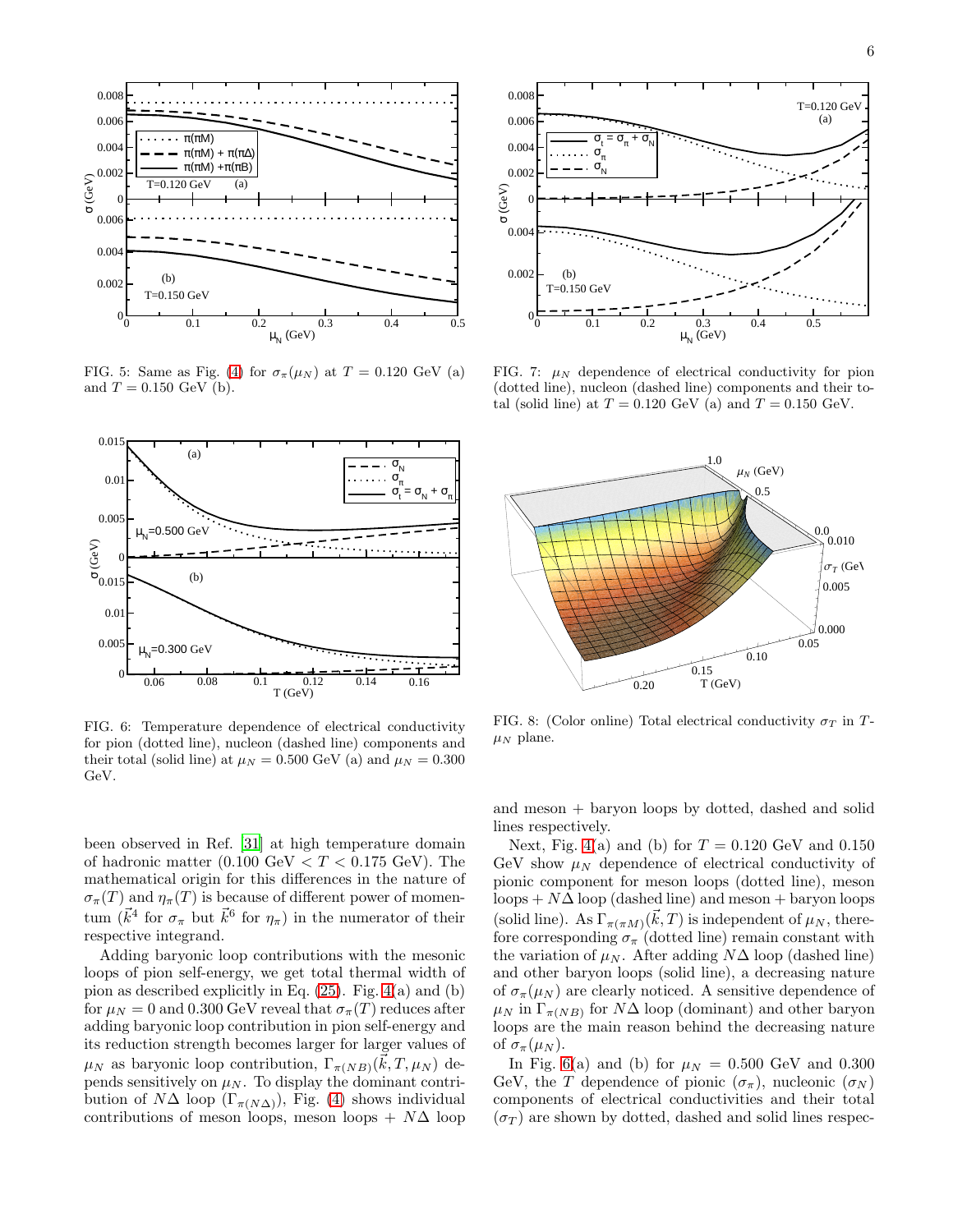

<span id="page-6-1"></span>FIG. 9: (Color online) Our results of  $\sigma(T, \mu_N = 0)/T$  are compared with the results of Refs. [\[11](#page-8-10), [12](#page-8-11), [17,](#page-9-1) [18](#page-9-5)] (a). Valley structure of  $\sigma(T)$  at  $\mu_N = 0.400 \text{ GeV}, 0.500 \text{ GeV}, 0.600 \text{ GeV}$ are shown by solid, dotted and dashed lines respectively in panel (b).



<span id="page-6-0"></span>FIG. 10: (a): Valley structure of  $\sigma(\mu_N)$  at three different  $T$ . (b): The points of minima (solid circles) and freeze out line [\[37](#page-9-16)] (solid line) are shown in  $T-\mu_N$  plane.

tively. Corresponding results in  $\mu_N$  axis are shown in Fig. [7\(](#page-5-1)a) and (b) for  $T = 0.120 \text{ GeV}$  and 0.150 GeV. Unlike to  $\sigma_{\pi}$ , the  $\sigma_{N}$  increases with both T and  $\mu_{N}$ . The nucleon phase space factors or statistical weight factors of FD distributions in  $\sigma_N$  are playing a dominant over the  $\Gamma_N(T, \mu_N)$ , whereas for pionic case,  $\Gamma_\pi(T, \mu_N)$  becomes more influential than pionic phase factors or statistical Bose enhanced weight factors in  $\sigma_{\pi}$ . This is the mathematical reason for opposite nature of  $\sigma_{\pi}(T,\mu_N)$  and  $\sigma_N(T,\mu_N)$ . From a simultaneous observation of Fig. [\(6\)](#page-5-0) and [\(7\)](#page-5-1), we can conclude that the decreasing nature of  $\sigma_T(T,\mu_N)$  becomes inverse beyond a certain points of T and  $\mu_N$ , where  $\sigma_T$  exposes the points of minima. This behavior can be visualized well from Fig. [\(8\)](#page-5-2), which exhibits 3-dimensional plot of  $\sigma_T(T,\mu_N)$ .

Up to now, our results are presented as normalized values of  $e^2$  (in other word we have taken  $e^2 = 1$ ) but exact values of  $\sigma_T$  (after multiplying by  $e^2 = 4\pi/137$ ) have been shown in the last two figures [\(9\)](#page-6-1) and [\(10\)](#page-6-0). Fig. [9\(](#page-6-1)a) displays a comparison of present results with the earlier results, obtained by Fraile et al. [\[19\]](#page-9-8) (stars and triangles), Lee et al. [\[17\]](#page-9-1) (open circles), Marty et al. [\[12](#page-8-11)] (squares), Cassing et al. [\[11\]](#page-8-10) (solid circles) at hadronic temperature domain for  $\mu_N = 0$ . Within 0.110 GeV  $\langle T \rangle < 0.175$  GeV, present results more or less agrees with the results of Ref. [\[17,](#page-9-1) [19\]](#page-9-8) but quite smaller than the results of Ref. [\[11](#page-8-10), [12\]](#page-8-11). Fig. [9\(](#page-6-1)b) shows  $\sigma_T$  vs T at three different values of  $\mu_N$ , where we notice the shifting of minimum values of  $\sigma_T$  towards lower T as one increases  $\mu_N$ . Alternatively, these minimum values of  $\sigma_T$  will also be shifted towards lower  $\mu_N$  as T will increase, which is explicitly shown in Fig.  $10(a)$ . Next, Fig. [10\(](#page-6-0)b) represents the points of minima for  $\sigma_T$  in T- $\mu$ <sub>N</sub> plane. An approximated freeze out line (solid line), taken from Ref. [\[37\]](#page-9-16), is also pasted in Fig. [10\(](#page-6-0)b). The points of minima, which are located outside the freeze out line, can only be covered by the expanding fireball, produced in different beam energies of heavy ion collisions. Therefore, the minima or valley structure can be observed from  $(T_f \approx 0.166 \text{ GeV}, \mu_f \approx 0)$  to  $(T_f \approx 0.140$ GeV,  $\mu_f \approx 0.420$  GeV), where subscript f stands for freeze out. In other word, from high beam energy  $\sqrt{s}$  like RHIC experiment ( $\sqrt{s} = 200 \text{ GeV}$ ), this valley structure can be observed up to  $\sqrt{s} \approx 8$  GeV. However, within this long range of beam energy or freeze out line, some points of minima may cross the quark-hadron transition line and therefore, they may not be observed in the experiment. One should keep in mind that these minima or valley structure is completely appeared due to phase space effect of hadronic medium and has nothing relation with the quark-hadron transition. Therefore, one can observe only those points of minima of hadronic medium, which will be in between freeze out and quark-hadron transition lines. Although, there is some possibility for not observing any points of minima, if they all are located in quark phase domain of  $T$ - $\mu$ <sub>N</sub> plane. In this regards, we can say at least that  $\sigma(T, \mu_N)$  of hadronic medium decreases as one goes towards quark-hadron transition line.

We have presented the numerical values of  $\sigma(T, \mu_N =$  $0$ /T, estimated by earlier works in Table [IV,](#page-6-0) where most of the works are displaying the decreasing  $\sigma(T)/T$ in hadronic temperature [\[11](#page-8-10), [12,](#page-8-11) [18,](#page-9-5) [19\]](#page-9-8) and increasing  $\sigma(T)/T$  in temperature domain of quark phase [\[11](#page-8-10)– [16,](#page-9-0) [27\]](#page-9-4). Among them, Refs. [\[11](#page-8-10), [12\]](#page-8-11), covering the both temperature domain, have exhibited the minimum value of  $\sigma/T$  near transition temperature. On the basis of these earlier results at  $\mu_N = 0$  and our estimations at finite  $\mu_N$  within the T- $\mu_N$  domain of hadronic matter, a valley structure along quark-hadron transition line in  $T - \mu<sub>N</sub>$ plane may be expected and this issue may be confirmed after further research on  $\sigma$ -calculations at finite baryon density, based on different effective QCD model.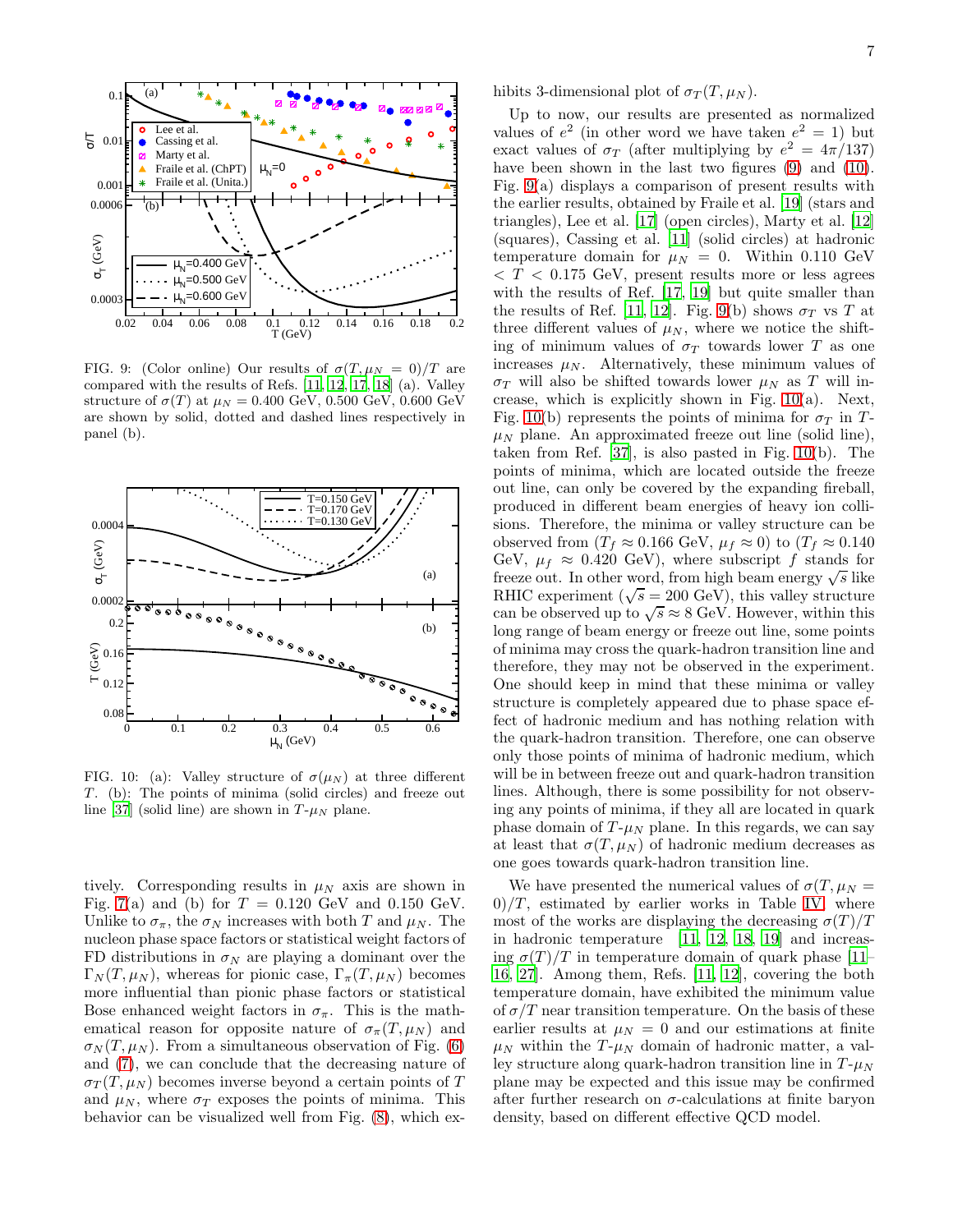|                         | $\sigma/T$ at             | $\sigma/T$ at                |
|-------------------------|---------------------------|------------------------------|
|                         | $T = (0.120)$             | $T = (0.175)$                |
|                         | $-0.175) GeV$             | $-350) GeV$                  |
| LQCD Results:           |                           |                              |
| Gupta [25]              |                           | $\approx 0.375$              |
| Ding et al. $[21]$      |                           | $\approx 0.033(+0.018,$      |
|                         |                           | $-0.016$                     |
| Arts et al. $[22]$      |                           | $\approx 0.020(\pm 0.005)$   |
| Brandt et al. [26]      |                           | $\approx 0.020(\pm 0.006)$   |
| Burnier et al. [24]     |                           | $\approx 0.0064$             |
| Amato et al. [27]       |                           | $\approx 0.003(\pm 0.001)$   |
|                         |                           | $-0.015(\pm 0.003)$          |
| Buividovich et al. [23] |                           | $\approx 0.0021(\pm 0.0003)$ |
| $\mathrm{Yin}$ [9]      |                           | $\approx 0.06(+0.04,$        |
|                         |                           | $-0.02)$                     |
| Puglisi et al. [13]     |                           | $\approx 0.09 - 0.13$        |
| (PQCD in RTA)           |                           |                              |
| Puglisi et al. [13]     |                           | $\approx 0.01 - 0.07$        |
| $(QP \text{ in RTA})$   |                           |                              |
| Greif et al. [14]       |                           | $\approx 0.04 - 0.06$        |
| (BAMPS)                 |                           |                              |
| Marty et al. [12]       |                           | $\approx 0.06 - 0.16$        |
| (DQPM)                  |                           |                              |
| Marty et al. [12]       | $\approx 0.06 - 0.05$     | $\approx 0.05 - 0.5$         |
| (NJL)                   |                           |                              |
| Cassing et al. [11]     | $\approx 0.088 - 0.025$   | $\approx 0.025 - 0.2$        |
| (PHSD)                  |                           |                              |
| Finazzo et al. [16]     | $\approx 0.004$ - $0.010$ | $\approx 0.010 - 0.015$      |
| Lee et al. $[17]$       | $\approx 0.001 - 0.011$   | $\approx 0.36 - 0.015$       |
| Fraile et al. [19]      | $\approx 0.013 - 0.010$   |                              |
| (Unitarization)         |                           |                              |
| Fraile et al. [19]      | $\approx 0.008 - 0.002$   |                              |
| (ChPT)                  |                           |                              |
| <b>Present Results</b>  | $\approx 0.004 - 0.001$   |                              |

TABLE I: At  $\mu_N = 0$ , the  $\sigma(T)/T$  in approximated temperature domain of hadronic ( $T \approx 0.120$  GeV to 0.175 GeV) and quark ( $T \approx 0.175$  GeV to 0.350 GeV) phases are presented in 2nd and 3rd columns, whereas in 1st column, the references (with their methodologies) are addressed.

### <span id="page-7-0"></span>V. SUMMARY AND CONCLUSION

The present work provide an estimation of electrical conductivity of hadronic medium at finite temperature and baryon density. Assuming pion and nucleon as most abundant medium constituents, we have first deduced thermal correlators of their electromagnetic currents and then, taking the static limit of these correlators, the expressions of electrical conductivities for pionic and nucleonic components are derived. For getting the non divergent values of these correlators in the static limit, one has to include the finite thermal widths of the medium constituents - pion and nucleon. This is a traditional quasiparticle technique of Kubo frame work, used during the calculations of transport coefficients from the relevant correlators in their static limits. Following the field theoretical version of optical theorem, the thermal widths of pion and nucleon are obtained from the imaginary part of their one-loop self-energy diagrams, which accommodate different mesonic and baryonic resonances in the intermediate states. As a dynamical part, the interaction of pion and nucleon with other mesonic and baryonic resonances are guided by the effective hadronic Lagrangian densities, where their couplings are tuned by the decay width of resonances, based on the experimental data from PDG. The momentum distribution of these thermal widths are integrated out during evaluation of electrical conductivities of respective components.

The electrical conductivity for pionic component is obtained as a decreasing function T and  $\mu_N$ , where mesonic loops are dominant to fix its numerical strength. The  $\pi\sigma$ and  $\pi \rho$  loops of pion self-energy control the strength of electrical conductivity at low and high T regions respectively. While a further reduction of numerical values in conductivity at high T domain is noticed after addition of different baryonic loops in pion self-energy. Electrical conductivity of pionic component due to mesonic loops remain constant with  $\mu_N$  but it is transformed to a decreasing function when the baryonic loops are added in the pion self-energy. The nucleonic component give the increasing values of electrical conductivity with the variation of T and  $\mu_N$ . After adding these pionic and nucleonic components, the total electrical conductivity first decreases at pion dominating  $T-\mu_N$  domain and then increases at nucleonic dominating domain. Therefore, the numerical results show a set of  $T-\mu_N$  points, where total electrical conductivity becomes minimum and this valley structure in  $T$ - $\mu$ <sub>N</sub> plane can only be observed if the points of minima are located between freeze out line and quark-hadronic transition line.

Comparing with earlier estimations of electrical conductivity at  $\mu_N = 0$ , present work more or less agrees with Refs. [\[17,](#page-9-1) [19](#page-9-8)] quantitatively and quantitatively it is similar with most of the earlier works [\[11](#page-8-10), [12](#page-8-11), [18](#page-9-5)[–20\]](#page-9-2), which show that electrical conductivity at  $\mu_N = 0$  decreases with T. On the basis of these earlier studies at  $\mu_N = 0$  and present investigation at finite  $\mu_N$ , a general decreasing nature in the numerical values of electrical conductivity for hadronic matter is observed when one goes from freeze out to quark-hadron transition line in  $T-\mu_N$  plane. Further research in different model calculations at finite  $\mu_N$  may confirm this conclusion.

Acknowledgment : The work is financially supported from UGC Dr. D. S. Kothari Post Doctoral Fellowship under grant No. F.4-2/2006 (BSR)/PH/15- 16/0060.

#### VI. APPENDICES

# <span id="page-7-1"></span>**A.** Calculation  $N(\vec{q}, \vec{k})$

Let us write the 11-component of two point function of current-current correlator in terms of field operators.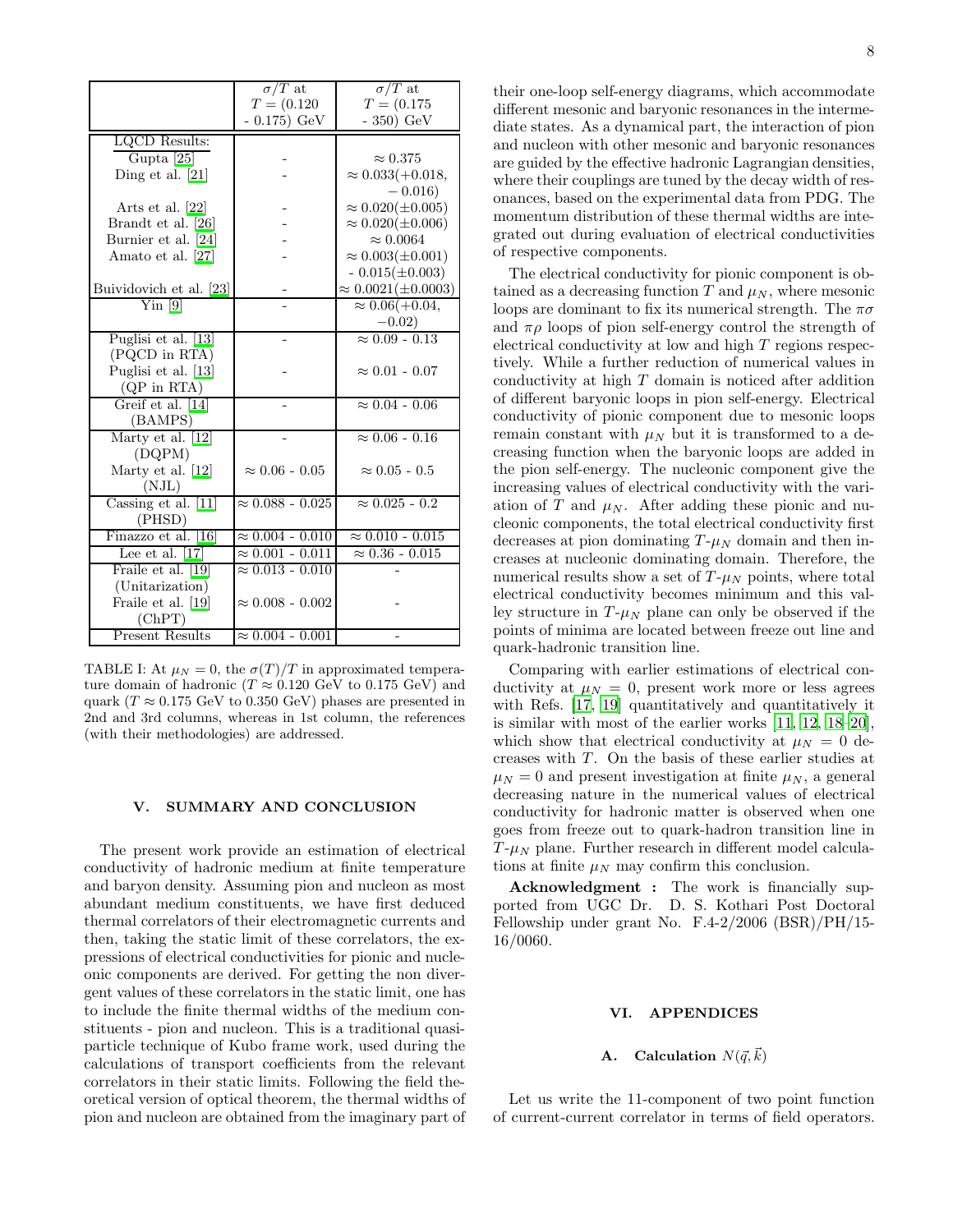For  $\phi_{\pi}$  field it is given by

$$
\Pi_{11}(q) = i \int d^4x e^{iqx} \langle T J_{\mu}^{EM}(x) J_{\text{EM}}^{\mu}(0) \rangle_{\beta}
$$
  
=  $ie^2 \int d^4x e^{iqx} \langle T \phi_{\pi}(x) \partial_{\mu} \phi_{\pi}(x) \phi_{\pi}(0) \partial^{\mu} \phi_{\pi}(0) \rangle_{\beta}$ . (32)

With the help of the Wick's contraction technique, we have

$$
\Pi_{11}(q) = ie^2 \int d^4x e^{iqx} [\langle T\phi_{\pi} (x)\partial_{\mu}\phi_{\pi} (x)\phi_{\pi}(0)\partial^{\mu}\phi_{\pi}(0)\rangle_{\beta}
$$
  
=  $ie^2 \int \frac{d^4k}{(2\pi)^4} N(q,k)D_{11}(k)D_{11}(p=q-k)$ , (33)

where

$$
N(q,k) = (-4)k^{\mu}(q-k)_{\mu}
$$
 (34)

and its space component part is

$$
N(\vec{q}, \vec{k}) = (-4)\{-\vec{k} \cdot \vec{q} + \vec{k}^2\} .
$$
 (35)

Similarly for  $\psi_N$  field,

$$
\Pi_{11}(q) = ie^2 \int d^4x e^{iqx} \langle T \overline{\psi}_N \underbrace{(x)\gamma_\mu \psi_N \overline{(x)} \overline{\psi}_N(0)\gamma^\mu \psi_N}(0) \rangle_\beta
$$
  
=  $ie^2 \int \frac{d^4k}{(2\pi)^4} N(q,k) D_{11}(k) D_{11}(p = q + k)$ , (36)

where

$$
N(q,k) = \text{Tr}[\gamma^{\mu}(\cancel{q} + \cancel{k} + m_{\psi})\gamma_{\mu}(\cancel{k} + m_{\psi})]
$$
  
=  $8k^{\mu}(q+k)_{\mu} - 4[k \cdot (q+k) - m_{\psi}^{2}]g_{\mu}^{\mu}$  (37)

and the space component part of

$$
N(q, k_0 = \pm \omega_k, \vec{k}) = 8k^{\mu}(q + k)_{\mu} - 4[k \cdot q]g^{\mu}_{\mu} \qquad (38)
$$

- <span id="page-8-0"></span>[1] R. Rapp Adv. High Energy Phys. 2013, 148253 (2013); R. Rapp, J. Wambach 2000 Adv. Nucl. Phys. 25, 1 (2000).
- <span id="page-8-1"></span>[2] P. Mohanty, S. Ghosh, S. Mitra Adv. High Energy Phys. 2013, 176578 (2013).
- <span id="page-8-2"></span>[3] R. Arnaldi et al. (for the NA60 collaboration) Phys. Rev. Lett. 100, 022302 (2008); R. Arnaldi et al. (for the NA60 collaboration) Eur. Phys. J. C 61, 711 (2009); S. Damjanovic et al. (for the NA60 Collaboration) J. Phys. G: Nucl. Part. Phys. 35, 104036 (2008).
- <span id="page-8-3"></span>[4] E. Braaten and R.D. Pisarski, Nucl. Phys. B 337, 569 (1990).
- <span id="page-8-4"></span>[5] C.A. Islam, S. Majumder, N. Haque, M.G. Mustafa, J. High Energy Phys. 1502 (2015) 011.
- <span id="page-8-5"></span>[6] A. Bzdak, V. Skokov, Phys. Lett. B 710 (2012) 171.
- <span id="page-8-6"></span>[7] K. Tuchin, Adv. High Energy Phys. 2013, 490495 (2013).
- <span id="page-8-7"></span>[8] Y. Akamatsu, H. Hamagaki, T. Hatsuda, T Hirano, J. Phys. G 38 (2011) 124184
- <span id="page-8-8"></span>[9] Y. Yin, Phys. Rev. C 90, 044903 (2014).
- <span id="page-8-9"></span>[10] Y. Hirono, M. Hongo, T. Hirano Phys. Rev. C 90, 021903 (2014).
- <span id="page-8-10"></span>[11] W. Cassing, O. Linnyk, T. Steinert, and V. Ozvenchuk, Phys. Rev. Lett. 110, 182301 (2013).
- <span id="page-8-11"></span>[12] R. Marty, E. Bratkovskaya, W. Cassing, J. Aichelin, H. Berrehrah, Phys. Rev. C 88 (2013) 045204.
- <span id="page-8-13"></span>[13] A. Puglisi, S. Plumari, V. Greco, Phys. Rev. D 90, 114009 (2014); J. Phys. Conf. Ser. 612 (2015) 012057; Phys. Lett. B 751 (2015) 326.
- <span id="page-8-14"></span>[14] M. Greif, I. Bouras, Z. Xu, C. Greiner, Phys. Rev. D 90

$$
N(\vec{q}, \vec{k}) = -8\vec{k} \cdot (\vec{q} + \vec{k}) + 4[\vec{k} \cdot \vec{q}]g_i^i .
$$
 (39)

#### <span id="page-8-12"></span>B. Application of L'Hospital rule

For finite value of Γ, the Eq.  $(17)$  becomes

$$
\sigma = \frac{e^2}{3} \int \frac{d^3k}{(2\pi)^3} \frac{N^0}{4\omega_k^2 \Gamma} \lim_{q_0, \vec{q} \to 0} \left[ \frac{C_2}{q_0} + \frac{C_3}{q_0} \right] , \qquad (40)
$$

as

$$
\lim_{\vec{q}\to 0} \omega_p = \omega_k \tag{41}
$$

 $q \rightarrow 0$   $q \rightarrow 0$   $r$  and write

$$
\lim_{q_0 \to 0} \frac{C_{2,3}(q_0)}{q_0} = \lim_{q_0 \to 0} \frac{\frac{d}{dq_0} \{C_{2,3}(q_0)\}}{\frac{d}{dq_0} \{q_0\}}
$$

$$
= \frac{d}{dq_0} \{\pm n_p^{\mp}(\omega_p = \mp q_0 + \omega_k)\}
$$

$$
= \beta [n_k^{\mp} (1 + \epsilon_k n_k^{\mp})], \qquad (42)
$$

since

 $q_0$ 

$$
(\pm) \frac{d}{dq_0} n_p^{\pm}(\omega_p = \mp q_0 + \omega_k) = (\pm) \frac{-\beta \frac{d\omega_p}{dq_0} e^{\beta(\omega_p \pm \mu)}}{\{e^{\beta(\omega_p \pm \mu)} + \epsilon_k\}^2}
$$
  

$$
\lim_{q_0 \to 0} (\pm) \frac{d}{dq_0} n_p^{\pm}(\omega_p = \mp q_0 + \omega_k) = (\pm) \frac{-\beta (\mp) e^{\beta(\omega_k \pm \mu)}}{\{e^{\beta(\omega_k \pm \mu)} + \epsilon_k\}^2}
$$
  

$$
= \beta [n_k^{\pm} (1 + \epsilon_k n_k^{\pm})].
$$
\n(43)